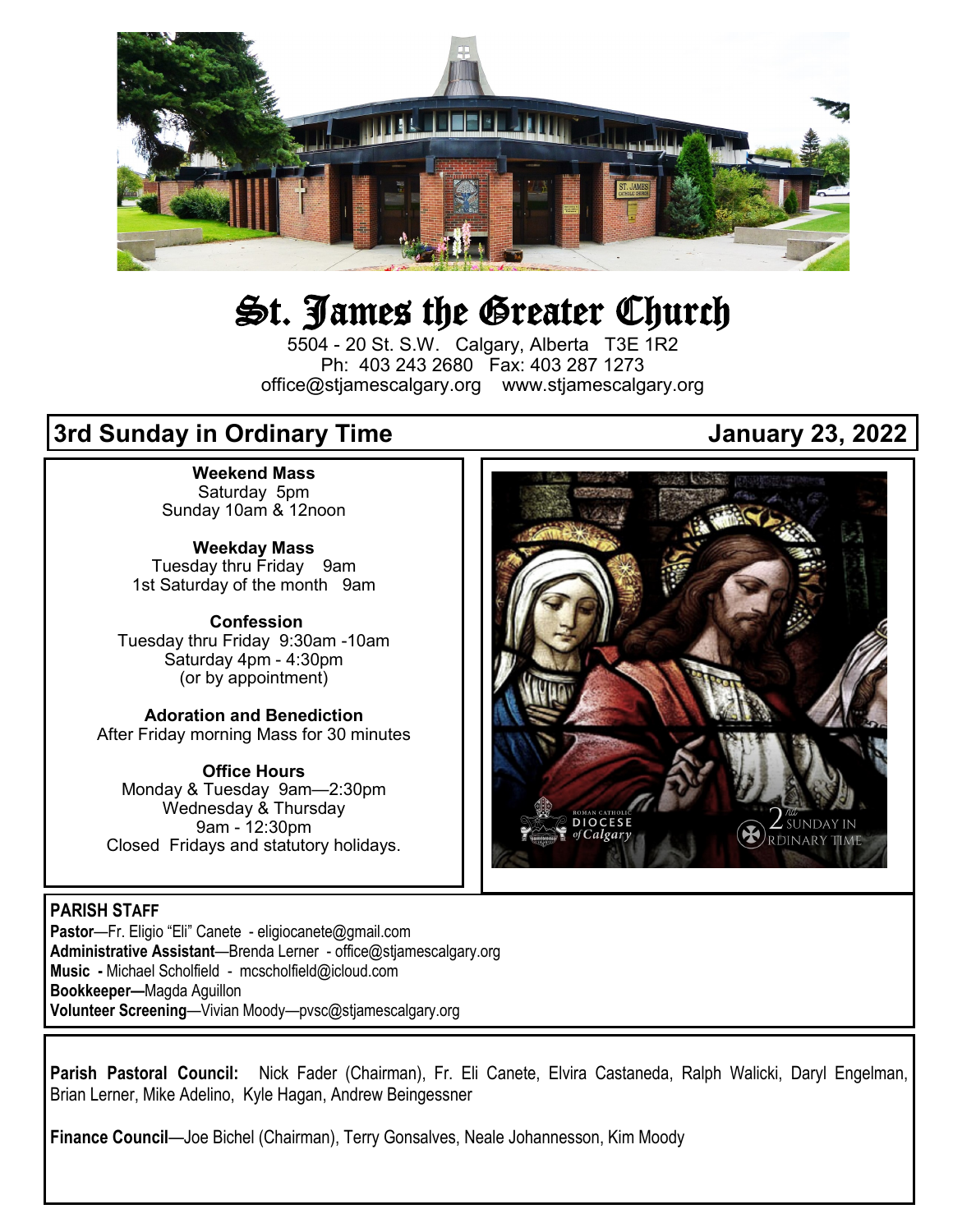#### **The Shepherd Speaks Fr. Eli**

Pope Francis has declared that the Third Sunday in Ordinary Time is to be devoted to the celebration, study, and dissemination of the Word of God that the life of our people be constantly marked by this decisive focus on the centrality of the Bible for Christians.

This weekend, we pray and bless the Ministers of the Word that are serving in our parish of St. James. We express our deep appreciation for the greatness of their hearts to proclaim the Word of God by the ministry they lead. May God's living Word nourish these men and women of God, be transformed by it, and faithfully announce to our sisters and brothers in Christ.

Why is the Word of God so powerful and effective? It is because it is not just spoken word, but it is a Being, a Person and indeed, it is God Himself. The Apostle John expressed it so eloquently in the Prologue of his Gospel. In the beginning was the Word, and the Word was with God and the Word was God. The Word is God Himself. And the Word did not remain abstract and distant from us. And the Word was made flesh and dwelt among us. Jesus Christ is the Word made flesh.

In the Gospel today, Jesus proclaimed to His listeners in the synagogue, "today this Scripture passage is fulfilled in your hearing." Jesus is the fulfillment of Sacred Scripture for He is Himself the Word of God.

He has come to fulfill the Good News to the poor, to give freedom to the captives and slaves, to heal the sick and to come to the aid of those in need. But it does not stop there. Clearly then in the mind of Jesus, He is not only the Word of God Incarnate. Rather, the Word of God is also meant to be lived, to be incarnated to us, to be seen in our thoughts, words, and deeds.

Today's readings challenge us to read, hear and put into practice the saving and liberating Word of God, transforming our lives to live in charity, honesty, righteousness, compassion, and generosity. Nehemiah and Luke are inviting us that our lives be a Gospel that brings Good News to others.

Remember, you are writing a Gospel, a chapter each day, by the deeds that you do and the words that you say. People around you, your children and your friends read what you write, if it is false or true, now what is the Gospel according to you?

We need to have a Bible and to read and study the Bible and be filled with the Word of God, the Word of Eternal Life. We need to have time to feed our soul and nurture it with the Word of Life that comes from God.

When was the last time you opened your Bible? How do we find ways to also invite and encourage our family members to read the Bible? I invite you to begin reading and sharing the Word of God in your families. Read the Sunday readings and have time with your loved ones by sharing the bible verses and the Word of God that touches you most.

We must begin somewhere reading the Word of God. It is a way of life, a habit forming of ones' heart, mind, and soul. Find Bible Prayer Groups who are doing Bible Study and Faith-Sharing once a week and please join them. You will find these groups within your family too, celebrating our giftedness as One Body of Christ, looking after one another to grow in our faith.

Always remember that the Word of God can redirect our will, cleanse our emotions, enlighten our mind, and nurture our whole human being. Amen.

Fr. Eligio Canete Pastor

**Faithfully** keeps you updated with what's happening in our Diocese; it also gives a snapshot of faith at work in the lives of everyday people in our Diocese; and provides us with opportunities to spread the Good News of Christ beyond the walls of our churches. Subscribe at [catholicyyc.ca/faithfully](https://calgarydiocese.us2.list-manage.com/track/click?u=b94c6c43263afb74033548543&id=e268ddb20d&e=093ec8e0d1)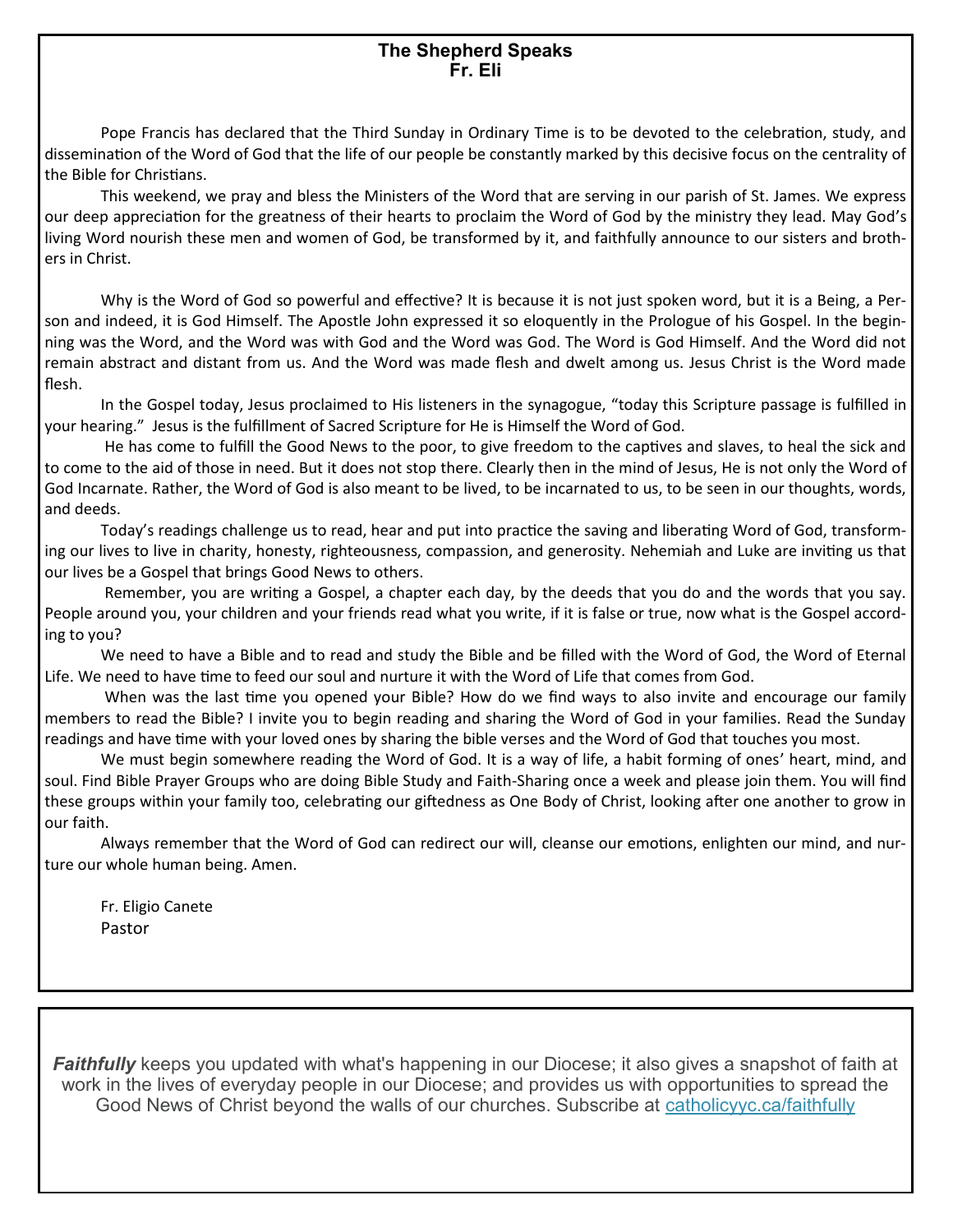**A Day Away with One You Love** February 12, 2022 8:30am—3:00pm Mount St Francis Retreat Centre

> \$60 / couple Limited Spots Available

A retreat day set aside for you to spend with your spouse/partner, or for a parent with a child (12+), or grandparent with a grandchild (12+), or two siblings, or two friends.

> Contact mtfrancis@shaw.ca to register or for more information.



Starting the month of January, Father Eli will say a Prayer of Blessing for Birthdays and Anniversaries at all weekend masses.

Birthday blessings will be on the 3rd Weekend of each month

Anniversary blessings will be on the 4th Weekend of each month.

The Knights of Columbus would like to thank the parishioners for their contributions of bottles and milk containers. In 2021 your contributions totalled \$2,256.15. These funds have helped replace some of the money we raised at our fall suppers and pancake breakfasts and helps fund charities like Elizabeth House, Canadian Wheelchair Foundation, Chalice Canada and many more.

To contribute through bottle donations please bring your empty bottles to Chinook Bottle Depot (108—61st Avenue S.E) and request funds be deposited to the Knights of Columbus, St. James Parish Account.

#### **MASS INTENTIONS**

| 9:00am             | <b>Tuesday, January 25</b><br>Intention of Peter Thov                                     |
|--------------------|-------------------------------------------------------------------------------------------|
| 9:00am             | <b>Wednesday, January 26</b><br><b>Violet Ducharme-R/S</b>                                |
| 9:00am             | <b>Thursday, January 27</b><br>Joe Rino - R/S                                             |
| 9:00am             | <b>Friday, January 28</b><br><b>Intention of Emil Rawlyk</b>                              |
| 5:00pm             | <b>Saturday, January 29</b><br>John & Maria Petrollini-R/S                                |
| 10:00am<br>12:00pm | <b>Sunday, January 30</b><br>Intention of Connie & John Lavelle<br><b>St James Parish</b> |

#### **Children's Resources**

Children's Bulletin[—CLICK HERE](https://thekidsbulletin.files.wordpress.com/2021/12/the-kids-bulletin-2nd-sunday.pdf) Children's Coloring Page—[CLICK HERE](https://cafod.org.uk/content/download/7325/60583/version/6/file/Prayer_childrens-liturgy_2nd-Sunday-Ordinary-Time-pic-C.pdf)

**Pope's Intention for the Month of January**  For true human fraternity. We pray for all those suffering from religious discrimination and persecution; may their own rights and dignity be recognized, which originates from being brothers and sisters in the human family. of January

#### **Together in Action**

Grateful thanks to parishioners and visitors who so generously helped support our Together in Action Campaign. We are happy to announce that we made our 2021 goal of 25, 353!

St. James Parish Confirmation Class of 2022 will begin on Thursday, January 27.

Please pray for our 12 students who will make this journey towards receiving the sacrament of confirmation in May 2022.